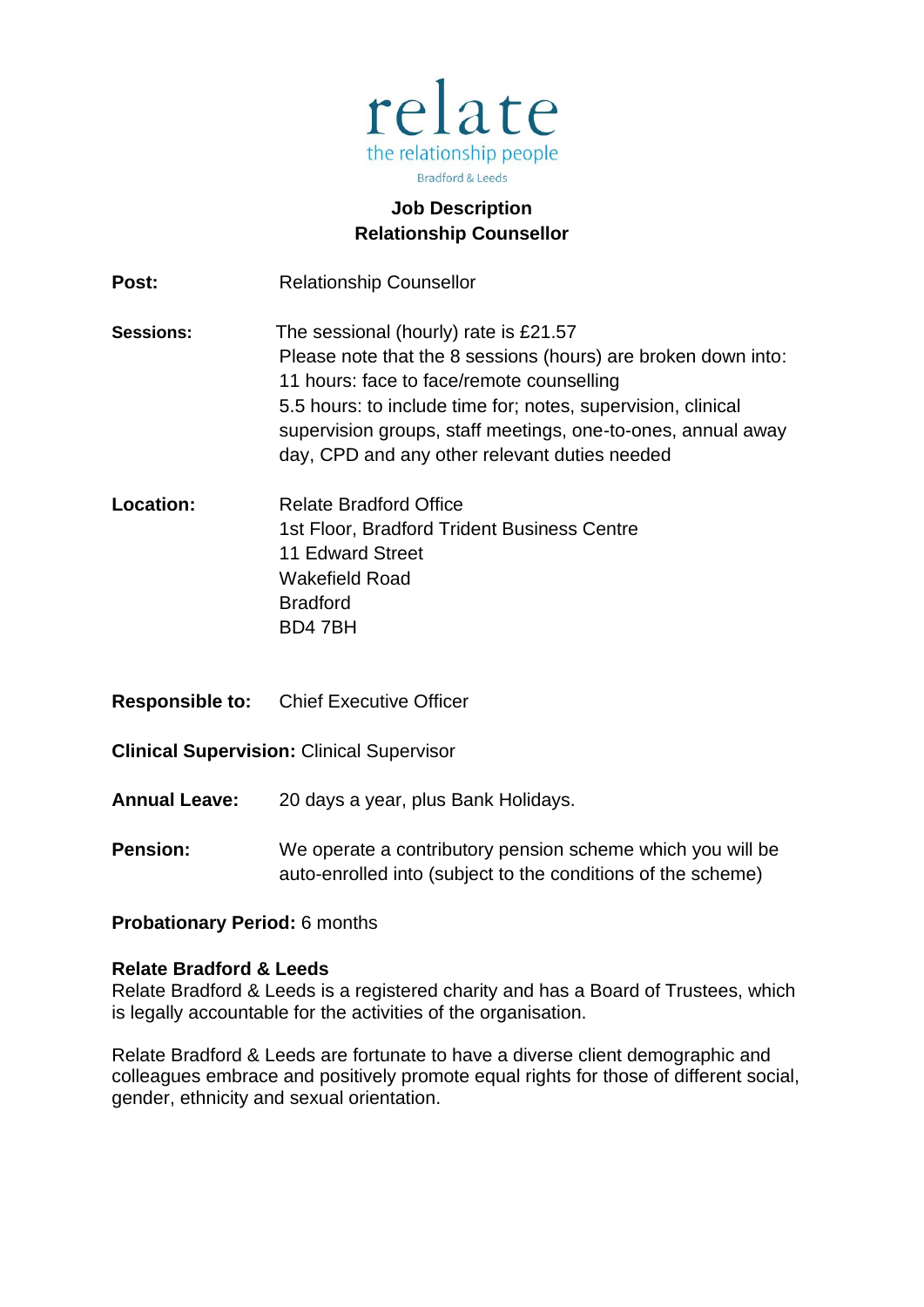

### **About Relate Bradford & Leeds**

### **Why we do what we do**

Because the relationships we have with ourselves and others matter and good relationships help us all to live more fulfilled, healthier and happier lives.

#### **What we do**

As a caring organisation, we give you the time, space and support to explore relationships and help you see how you might be able to work through and overcome relationship challenges in order to move forward positively.

- We put you at the heart of all that we do, by providing a confidential, ethical and professional counselling service of the highest quality, exploring options, individually tailored to your current situation
- We enable you to be more aware of feelings, to explore options and to improve coping skills
- We work in partnership with others

### **Our values, principles and behaviours**

- We place kindness at our core and always strive to be respectful, supportive, professional, dependable and empowering
- As a passionate, curious and creative organisation looking to the future, we endeavour to develop innovative and dynamic interventions, continually championing the importance of healthy relationships and the role they play in ensuring good mental health
- With our partner organisations, we will be helpful, responsible, collaborative and dynamic

We have an active Board, responsible for governance (steering and accounting for the organisation) whilst day to day management functions (getting things done) are organised by the Chief Executive Officer.

### **Main Purpose of the Role:**

To deliver and evaluate high quality, effective and professional relationship counselling services to Relate clients when required

To participate in the development of services delivered at the centre as required

### **Principle Accountabilities:**

- Adhere to the codes of ethics and practice adopted by Relate and relevant Counselling Professional Bodies.
- Be aware of and adhere to all Relate policies and practices, including Child Protection and Confidentiality to ensure the safety of clients and staff
- To maintain confidential records according to the data protection regulations and centre procedures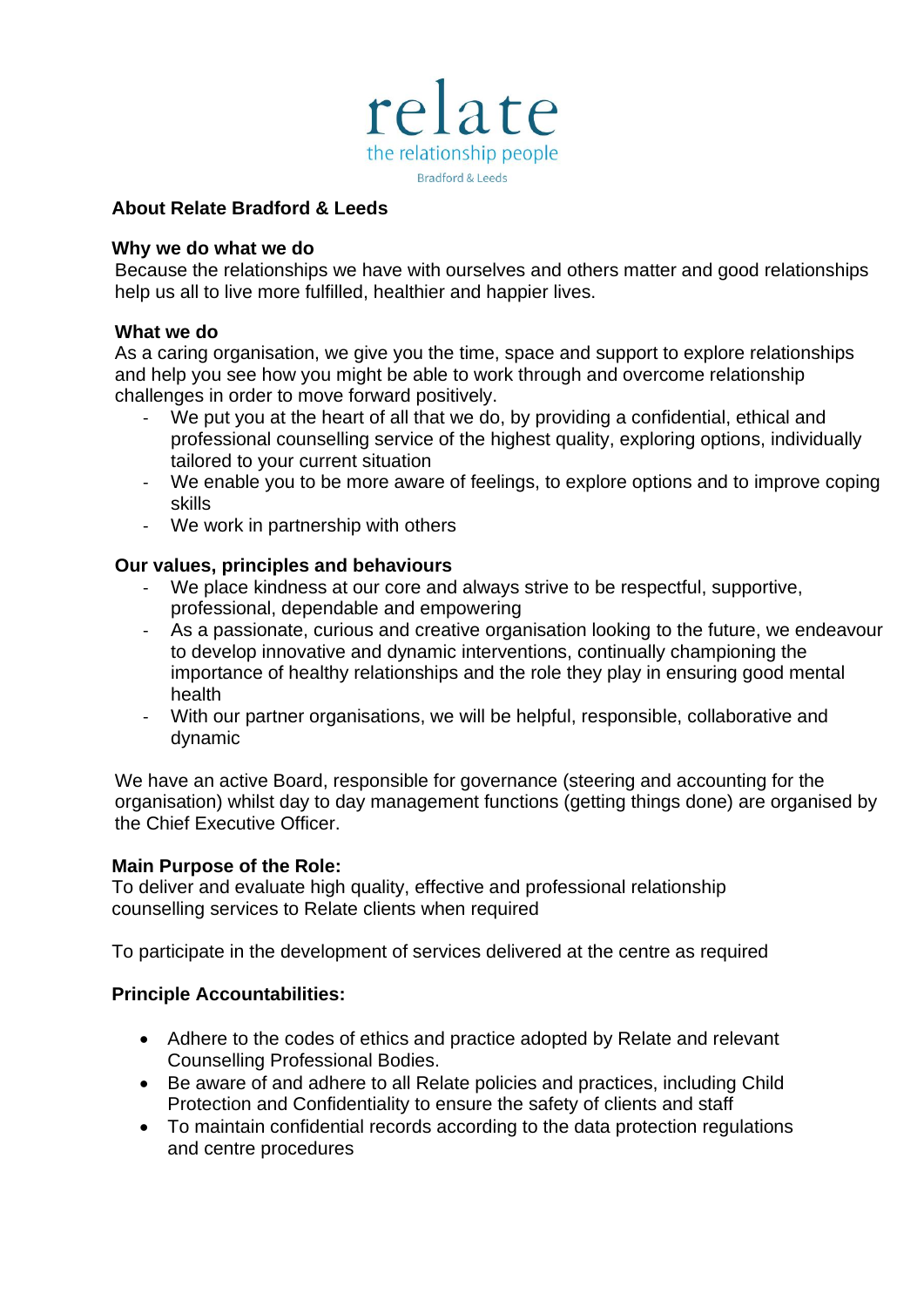

- To maintain and deliver records to enable the Centre to effectively monitor the use of the service and feedback from clients within agreed timescales
- To participate in individual and counsellor (clinical) supervision and team meetings as required
- To take responsibility for professional development and training as agreed with the Clinical Supervisor and CEO to maintain your professional status and to meet business development needs
- To work collaboratively with the Centre team and the Federation to ensure the relationship counselling services are delivered in a co-ordinated, professional and efficient manner
- Positively and proactively undertake other duties as required by the CEO that are appropriate to the position.

|                                                                                                                                                           | <b>Essential</b> | <b>Desirable</b> |
|-----------------------------------------------------------------------------------------------------------------------------------------------------------|------------------|------------------|
| <b>Education and training:</b>                                                                                                                            |                  |                  |
| Recognised systemic relationship counselling<br>qualification with Relate or equivalent (see APEL<br>section of Relate website)                           | Yes              |                  |
| Certificates of attendance for the core CPD<br>requirements (safeguarding, DVA, Mental health &<br>suicide). These become mandatory on<br>appointment.    | Yes              | Yes              |
| Willingness to undertake additional training and<br>$\bullet$<br>CPD as required by the service for example, ISI<br>and IA                                |                  | Yes              |
| Train the trainer, teaching or coaching qualifications                                                                                                    |                  |                  |
| <b>Experience:</b>                                                                                                                                        |                  |                  |
| Recognised supervised couple counselling practice<br>$\bullet$<br>and/or certificate of proficiency                                                       | Yes              |                  |
| Experience of working with a range of counselling<br>$\bullet$<br>theories and methodologies                                                              | Yes              |                  |
| Experience of counselling through a range of<br>$\bullet$<br>delivery methods ie face to face, individual, group,<br>digital, online, etc                 |                  | Yes              |
| Experience of working therapeutically with adults<br>$\bullet$<br>from a range of backgrounds and needs, especially<br>those who may be socially excluded |                  | Yes              |
| Experience of counselling families, children, groups<br>or another additional service provided by Relate                                                  |                  | Yes              |

## **PERSON SPECIFICATION**